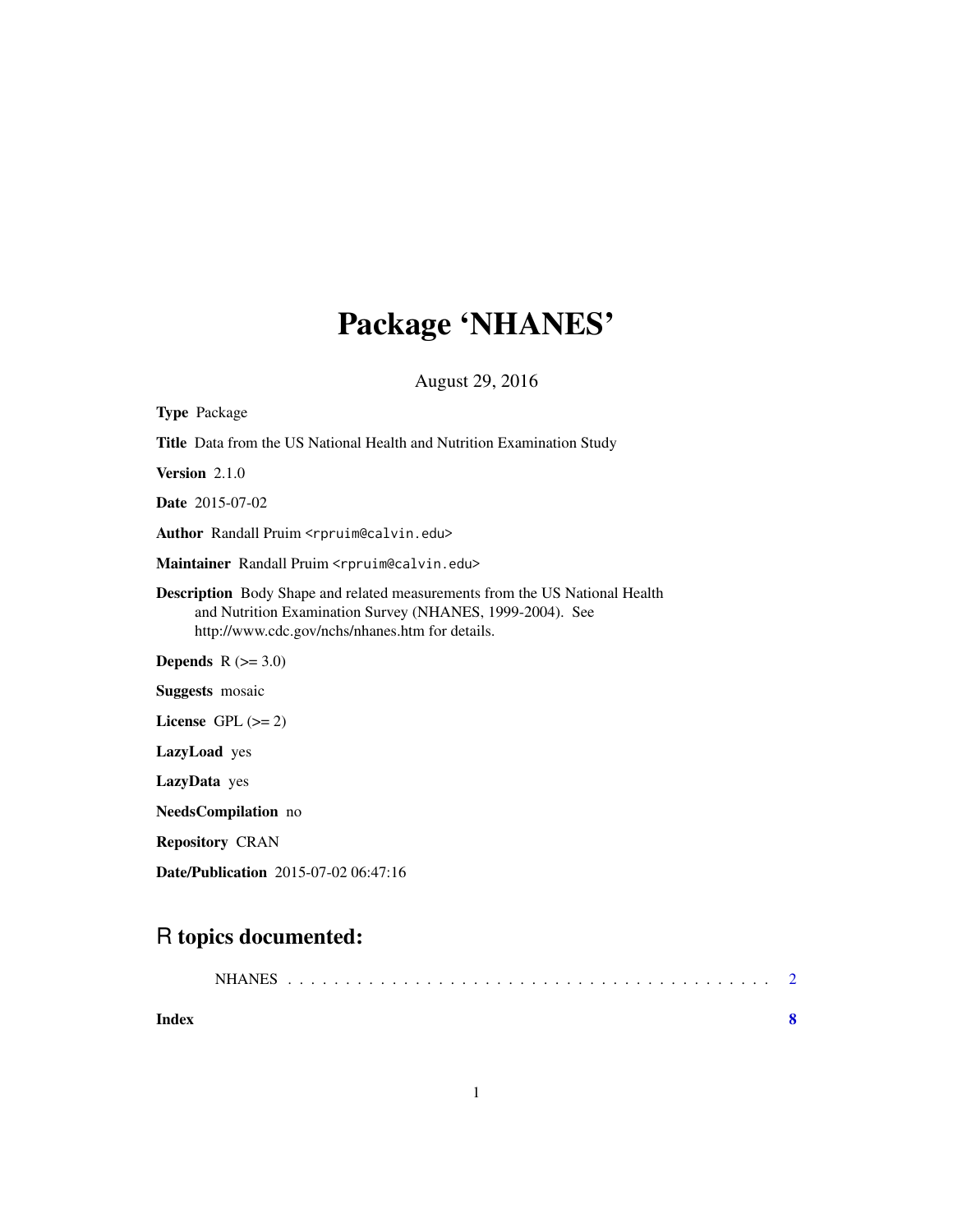<span id="page-1-0"></span>

#### Description

This is survey data collected by the US National Center for Health Statistics (NCHS) which has conducted a series of health and nutrition surveys since the early 1960's. Since 1999 approximately 5,000 individuals of all ages are interviewed in their homes every year and complete the health examination component of the survey. The health examination is conducted in a mobile examination centre (MEC).

#### Usage

data(NHANES)

#### Format

data frames with raw and resampled versions of the NHANES data. See below for details and descriptions of the varaibles.

#### Details

The NHANES target population is "the non-institutionalized civilian resident population of the United States". NHANES, (American National Health and Nutrition Examination surveys), use complex survey designs (see http://www.cdc.gov/nchs/data/series/sr\_02/sr02\_162.pdf) that oversample certain subpopulations like racial minorities. Naive analysis of the original NHANES data can lead to mistaken conclusions. The percentages of people from each racial group in the data, for example, are quite different from the way they are in the population.

NHANES and NHANESraw each include 75 variables available for the 2009-2010 and 2011-2012 sample years. NHANESraw has 20,293 observations of these variables plus four additional variables that describe that sample weighting scheme employed. NHANES contains 10,000 rows of data resampled from NHANESraw to undo these oversampling effects. NHANES can be treated, for educational purposes, as if it were a simple random sample from the American population.

A list of the variables in the data set follows appears below along with variable descriptions and links to the original NHANES documentation.

#### NHANES warning

The following warning comes directly from the NHANES web site:

For NHANES datasets, the use of sampling weights and sample design variables is recommended for all analyses because the sample design is a clustered design and incorporates differential probabilities of selection. If you fail to account for the sampling parameters, you may obtain biased estimates and overstate significance levels.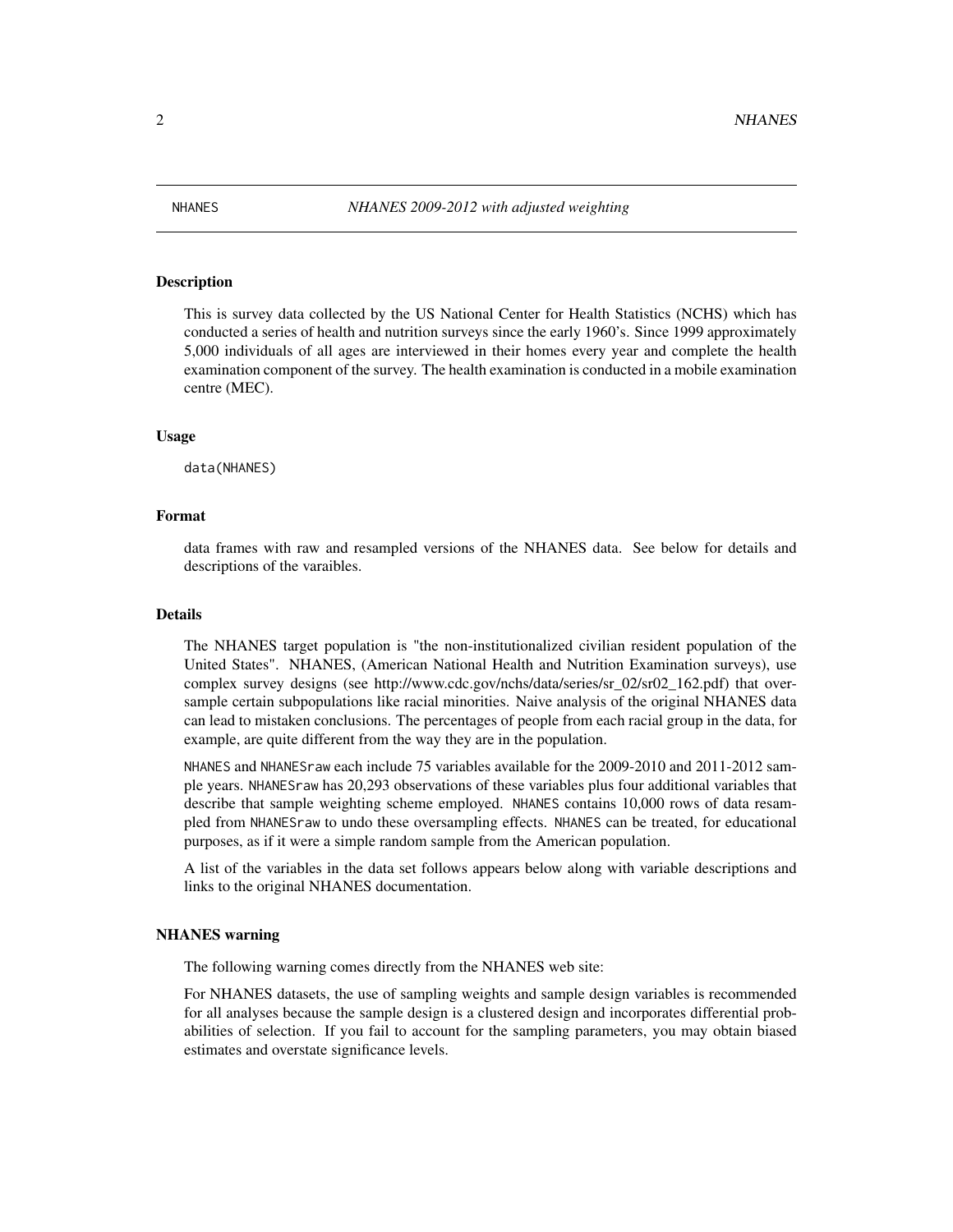#### NHANES 3

#### Disclamer

Please note that the data sets provided in this package are derived from the NHANES database and have been adapted for educational purposes. As such, they are NOT suitable for use as a research database. For research purposes you should download original data files from the NHANES website and follow the analysis instructions given there. Further details and relevant documentation can be found on the following NHANES websites

- <http://www.cdc.gov/nchs/nhanes.htm>,
- [http://wwwn.cdc.gov/nchs/nhanes/search/nhanes11\\_12.aspx](http://wwwn.cdc.gov/nchs/nhanes/search/nhanes11_12.aspx), and
- [http://wwwn.cdc.gov/nchs/nhanes/search/nhanes09\\_10.aspx](http://wwwn.cdc.gov/nchs/nhanes/search/nhanes09_10.aspx).

#### Study Variables

Survey Yr Which survey the participant participated in. ID Participant identifier.

#### Demographic Variables

For more information on these demographic variables, see [http://www.cdc.gov/nchs/nhanes/](http://www.cdc.gov/nchs/nhanes/nhanes2009-2010/DEMO_F.htm) [nhanes2009-2010/DEMO\\_F.htm](http://www.cdc.gov/nchs/nhanes/nhanes2009-2010/DEMO_F.htm) or [http://www.cdc.gov/nchs/nhanes/nhanes2011-2012/DEMO](http://www.cdc.gov/nchs/nhanes/nhanes2011-2012/DEMO_G.htm)\_ [G.htm](http://www.cdc.gov/nchs/nhanes/nhanes2011-2012/DEMO_G.htm).

Gender Gender (sex) of study participant coded as male or female

- Age Age in years at screening of study participant. Note: Subjects 80 years or older were recorded as 80.
- AgeDecade Categorical variable derived from age with levels 0-9, 10-19, . . . 70+
- AgeMonths Age in months at screening of study participant. Reported for participants aged 0 to 79 years for 2009 to 2010 data Reported for participants aged 0 to 2 years for 2011 to 2012 data.
- Race1 Reported race of study participant: Mexican, Hispanic, White, Black, or Other.
- Race3 Reported race of study participant, including non-Hispanic Asian category: Mexican, Hispanic, White, Black, Asian, or Other. Not availale for 2009-10.
- Education Educational level of study participant Reported for participants aged 20 years or older. One of 8thGrade, 9-11thGrade, HighSchool, SomeCollege, or CollegeGrad.
- MaritalStatus Marital status of study participant. Reported for participants aged 20 years or older. One of Married, Widowed, Divorced, Separated, NeverMarried, or LivePartner (living with partner).
- **HHIncome** Total annual gross income for the household in US dollars. One of  $\theta$  4999, 5000 - 9,999, 10000 - 14999, 15000 - 19999, 20000 - 24,999, 25000 - 34999, 35000 - 44999, 45000 - 54999, 55000 - 64999, 65000 - 74999, 75000 - 99999, or 100000 or More.
- HHIncomeMid Numerical version of HHIncome derived from the middle income in each category
- **Poverty** A ratio of family income to poverty guidelines. Smaller numbers indicate more poverty

HomeRooms How many rooms are in home of study participant (counting kitchen but not bathroom).  $13$  rooms =  $13$  or more rooms.

HomeOwn One of Home, Rent, or Other indicating whether the home of study participant or someone in their family is owned, rented or occupied by some other arrangement.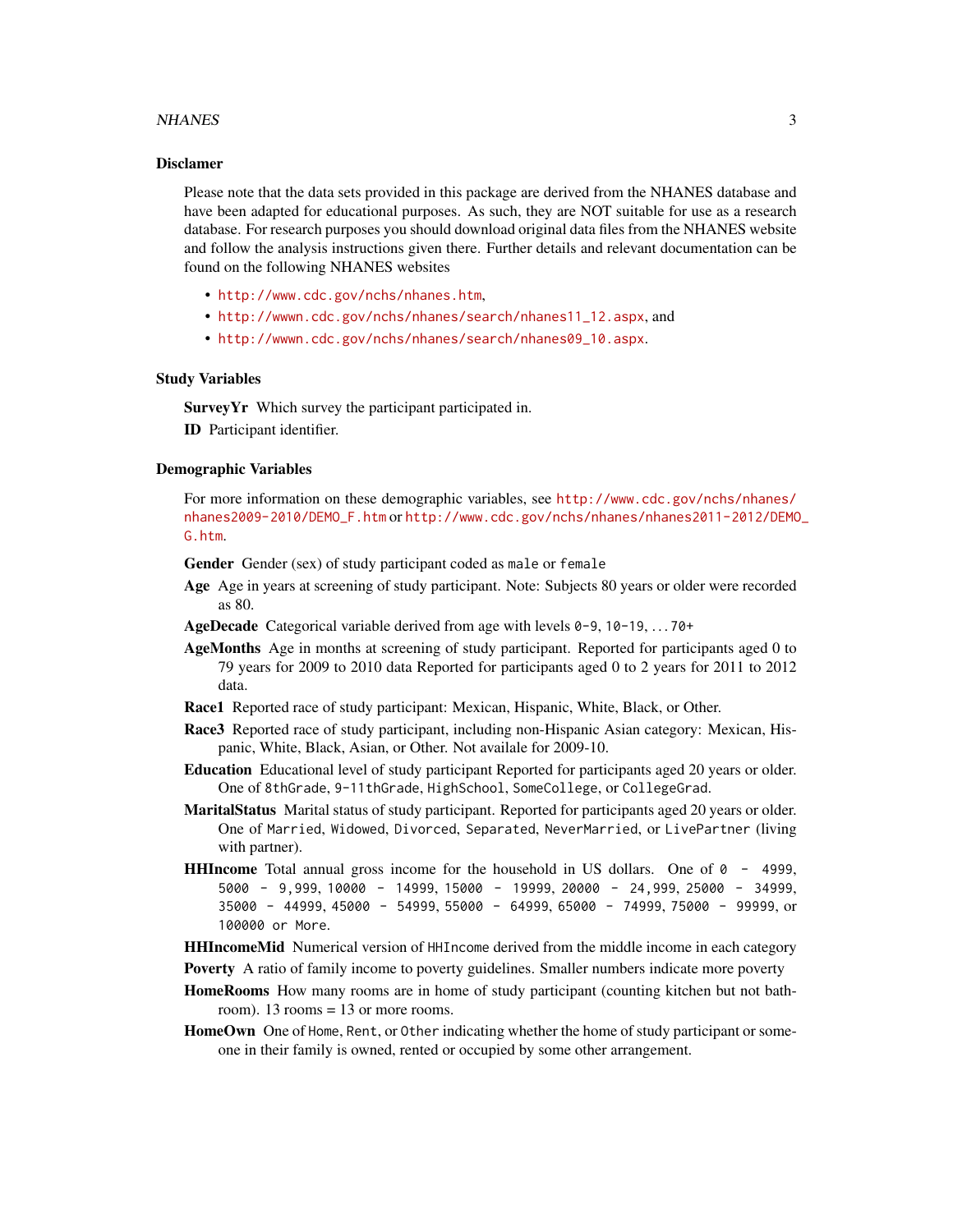#### Physical Measurements

For more information on body measurements, see [http://www.cdc.gov/nchs/nhanes/nhanes200](http://www.cdc.gov/nchs/nhanes/nhanes2009-2010/BMX_F.htm)9-2010/ [BMX\\_F.htm](http://www.cdc.gov/nchs/nhanes/nhanes2009-2010/BMX_F.htm) and [http://www.cdc.gov/nchs/nhanes/nhanes2011-2012/BMX\\_G.htm](http://www.cdc.gov/nchs/nhanes/nhanes2011-2012/BMX_G.htm).

Weight Weight in kg

Length Recumbent length in cm. Reported for participants aged  $0 - 3$  years.

- HeadCirc Head circumference in cm. Reported for participants aged 0 years (0 6 months).
- Height Standing height in cm. Reported for participants aged 2 years or older.
- BMI Body mass index (weight/height2 in kg/m2). Reported for participants aged 2 years or older.
- BMICatUnder20yrs Body mass index category. Reported for participants aged 2 to 19 years. One of UnderWeight (BMI < 5th percentile) NormWeight (BMI 5th to < 85th percentile), OverWeight (BMI 85th to < 95th percentile), Obese (BMI >= 95th percentile).
- BMI\_WHO Body mass index category. Reported for participants aged 2 years or older. One of 12.0\_18.4, 18.5\_24.9, 25.0\_29.9, or 30.0\_plus.
- Pulse 60 second pulse rate
- BPSysAve Combined systolic blood pressure reading, following the procedure outlined for BPXSAR.
- BPDiaAve Combined diastolic blood pressure reading, following the procedure outlined for BPX-DAR.

BPSys1 Systolic blood pressure in mm Hg – first reading

- **BPDia1** Diastolic blood pressure in mm Hg second reading (consecutive readings)
- **BPSys2** Systolic blood pressure in mm  $Hg$  second reading (consecutive readings)
- BPDia2 Diastolic blood pressure in mm Hg second reading
- BPSys3 Systolic blood pressure in mm Hg third reading (consecutive readings)
- **BPDia3** Diastolic blood pressure in mm  $Hg$  third reading (consecutive readings)
- Testosterone Testerone total (ng/dL). Reported for participants aged 6 years or older. Not available for 2009-2010.

#### Health Variables

For more information on these variables, see [http://www.cdc.gov/nchs/nhanes/nhanes2009-20](http://www.cdc.gov/nchs/nhanes/nhanes2009-2010/HDL_F.htm)10/ [HDL\\_F.htm](http://www.cdc.gov/nchs/nhanes/nhanes2009-2010/HDL_F.htm) or [http://www.cdc.gov/nchs/nhanes/nhanes2011-2012/HDL\\_G.htm](http://www.cdc.gov/nchs/nhanes/nhanes2011-2012/HDL_G.htm).

DirectChol Direct HDL cholesterol in mmol/L. Reported for participants aged 6 years or older.

- TotChol Total HDL cholesterol in mmol/L. Reported for participants aged 6 years or older.
- UrineVol1 Urine volume in mL first test. Reported for participants aged 6 years or older.
- UrineFlow1 Urine flow rate (urine volume/time since last urination) in mL/min first test. Reported for participants aged 6 years or older.
- UrineVol2 Urine volume in mL second test. Reported for participants aged 6 years or older.
- UrineFlow2 Urine flow rate (urine volume/time since last urination) in mL/min second test. Reported for participants aged 6 years or older.
- Diabetes Study participant told by a doctor or health professional that they have diabetes. Reported for participants aged 1 year or older as Yes or No.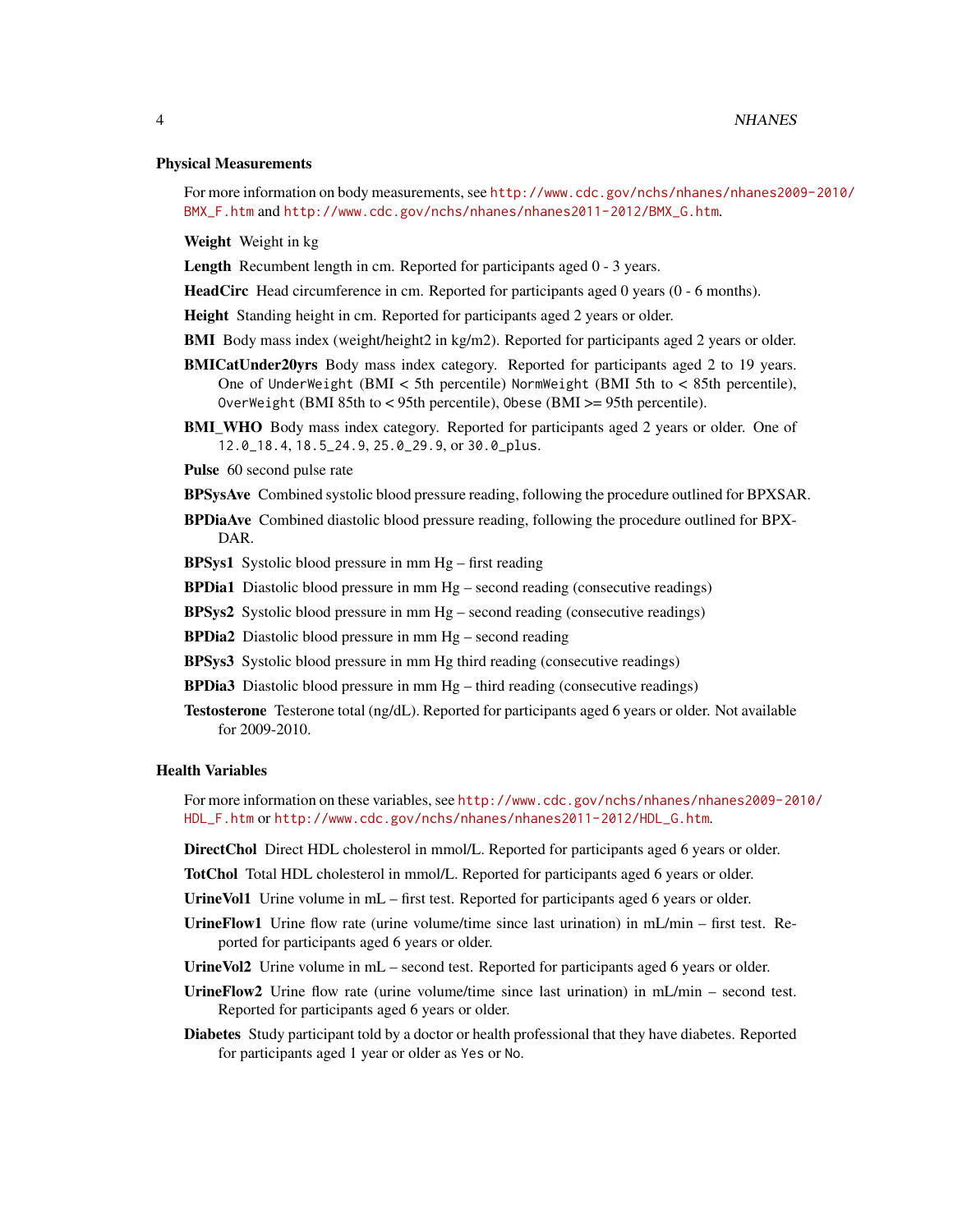- DiabetesAge Age of study participant when first told they had diabetes. Reported for participants aged 1 year or older.
- HealthGen Self-reported rating of participant's health in general Reported for participants aged 12 years or older. One of Excellent, Vgood, Good, Fair, or Poor.
- DaysPhysHlthBad Self-reported number of days participant's physical health was not good out of the past 30 days. Reported for participants aged 12 years or older.
- DaysMentHlthBad Self-reported number of days participant's mental health was not good out of the past 30 days. Reported for participants aged 12 years or older.
- LittleInterest Self-reported number of days where participant had little interest in doing things. Reported for participants aged 18 years or older. One of None, Several, Majority (more than half the days), or AlmostAll.
- Depressed Self-reported number of days where participant felt down, depressed or hopeless. Reported for participants aged 18 years or older. One of None, Several, Majority (more than half the days), or AlmostAll.
- **nPregnancies** How many times participant has been pregnant. Reported for female participants aged 20 years or older.
- **nBabies** How many of participants deliveries resulted in live births. Reported for female participants aged 20 years or older.
- PregnantNow Pregnancy status at the time of the health examination was ascertained for females 8-59 years of age. Due to disclosure risks pregnancy status was only be released for women 20-44 years of age. The information used included urine pregnancy test results and selfreported pregnancy status. Urine pregnancy tests were performed prior to the dual energy x-ray absorptiometry (DXA) exam. Persons who reported they were pregnant at the time of exam were assumed to be pregnant. As a result, if the urine test was negative, but the subject reported they were pregnant, the status was coded as "Yes". If the urine pregnancy results were negative and the respondent stated that they were not pregnant, the respondent was coded as "No" If the urine pregnancy results were negative and the respondent did not know her pregnancy status, the respondent was coded "unknown" Persons who were interviewed, but not examined also have a value of "unknown". In addition there are missing values.
- **Age1stBaby** Age of participant at time of first live birth. 14 years or under  $= 14, 45$  years or older = 45. Reported for female participants aged 20 years or older.
- SleepHrsNight Self-reported number of hours study participant usually gets at night on weekdays or workdays. Reported for participants aged 16 years and older.
- SleepTrouble Participant has told a doctor or other health professional that they had trouble sleeping. Reported for participants aged 16 years and older. Coded as Yes or No.

#### Lifestyle Variables

More information about these variables is available at [http://www.cdc.gov/nchs/nhanes/nhanes](http://www.cdc.gov/nchs/nhanes/nhanes2009-2010/SMQ_F.htm)2009-2010/ [SMQ\\_F.htm](http://www.cdc.gov/nchs/nhanes/nhanes2009-2010/SMQ_F.htm) or [http://www.cdc.gov/nchs/nhanes/nhanes2011-2012/SMQ\\_G.htm](http://www.cdc.gov/nchs/nhanes/nhanes2011-2012/SMQ_G.htm).

- PhysActive Participant does moderate or vigorous-intensity sports, fitness or recreational activities (Yes or No). Reported for participants 12 years or older.
- PhysActiveDays Number of days in a typical week that participant does moderate or vigorousintensity activity. Reported for participants 12 years or older.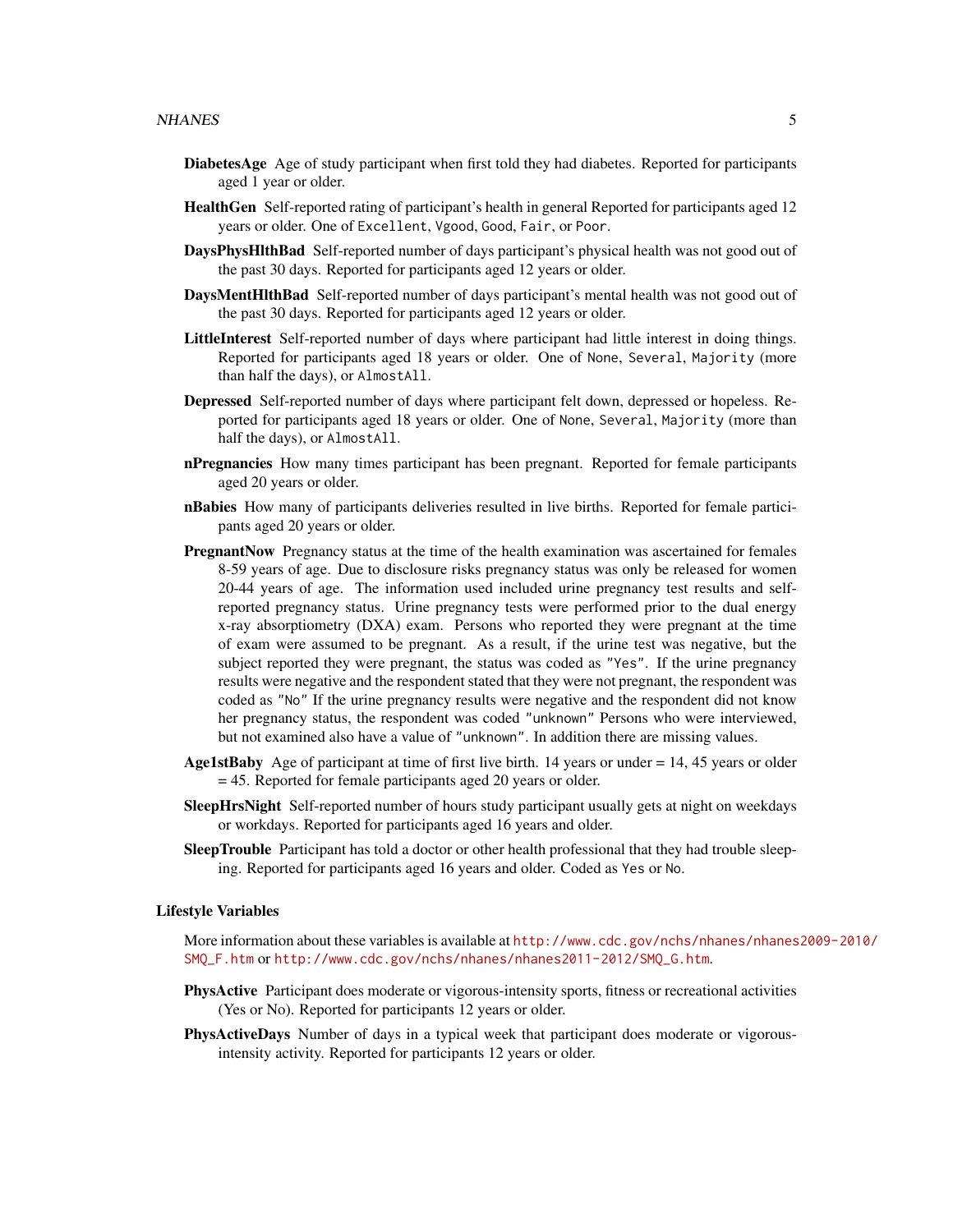- TVHrsDay Number of hours per day on average participant watched TV over the past 30 days. Reported for participants 2 years or older. One of  $\theta$  to  $1$ hr,  $1$ <sub>r</sub>hr,  $2$ <sub>r</sub>hr,  $3$ <sub>r</sub>hr,  $4$ <sub>r</sub>hr, More<sub>1</sub><sub>hr</sub>. Not available 2009-2010.
- CompHrsDay Number of hours per day on average participant used a computer or gaming device over the past 30 days. Reported for participants 2 years or older. One of 0\_hrs, 0\_to\_1hr, 1\_hr, 2\_hr, 3\_hr, 4\_hr, More\_4\_hr. Not available 2009-2010.
- TVHrsDayChild Number of hours per day on average participant watched TV over the past 30 days. Reported for participants 2 to 11 years. Not available 2011-2012.
- CompHrsDayChild Number of hours per day on average participant used a computer or gaming device over the past 30 days. Reported for participants 2 to 11 years old. Not available 2011- 2012.
- Alcohol12PlusYr Participant has consumed at least 12 drinks of any type of alcoholic beverage in any one year. Reported for participants 18 years or older as Yes or No.
- AlcoholDay Average number of drinks consumed on days that participant drank alcoholic beverages. Reported for participants aged 18 years or older.
- AlcoholYear Estimated number of days over the past year that participant drank alcoholic beverages. Reported for participants aged 18 years or older.
- SmokeNow Study participant currently smokes cigarettes regularly. Reported for participants aged 20 years or older as Yes or No, provieded they answered Yes to having somked 100 or more cigarettes in their life time. All subjects who have not smoked 100 or more cigarettes are listed as NA here.
- **Smoke100** Study participant has smoked at least 100 cigarettes in their entire life. Reported for participants aged 20 years or older as Yes or No.
- SmokeAge Age study participant first started to smoke cigarettes fairly regularly. Reported for participants aged 20 years or older.
- Marijuana Participant has tried marijuana. Reported for participants aged 18 to 59 years as Yes or No. AgeFirstMarijAge participant first tried marijuana. Reported for participants aged 18 to 59 years.
- RegularMarij Participant has been/is a regular marijuana user (used at least once a month for a year). Reported for participants aged 18 to 59 years as Yes or No.
- AgeRegMarij Age of participant when first started regularly using marijuana. Reported for participants aged 18 to 59 years.
- HardDrugs Participant has tried cocaine, crack cocaine, heroin or methamphetamine. Reported for participants aged 18 to 69 years as Yes or No.
- SexEver Participant had had vaginal, anal, or oral sex. Reported for participants aged 18 to 69 years as Yes or No.
- SexAge Age of participant when had sex for the first time. Reported for participants aged 18 to 69 years.
- SexNumPartnLife Number of opposite sex partners participant has had any kind of sex with over their lifetime. Reported for participants aged 18 to 69 years.
- SexNumPartYear Number of opposite sex partners participant has had any kind of sex with over the past 12 months. Reported for participants aged 18 to 59 years.
- SameSex Participant has had any kind of sex with a same sex partner. Reported for participants aged 18 to 69 years ad Yes or No.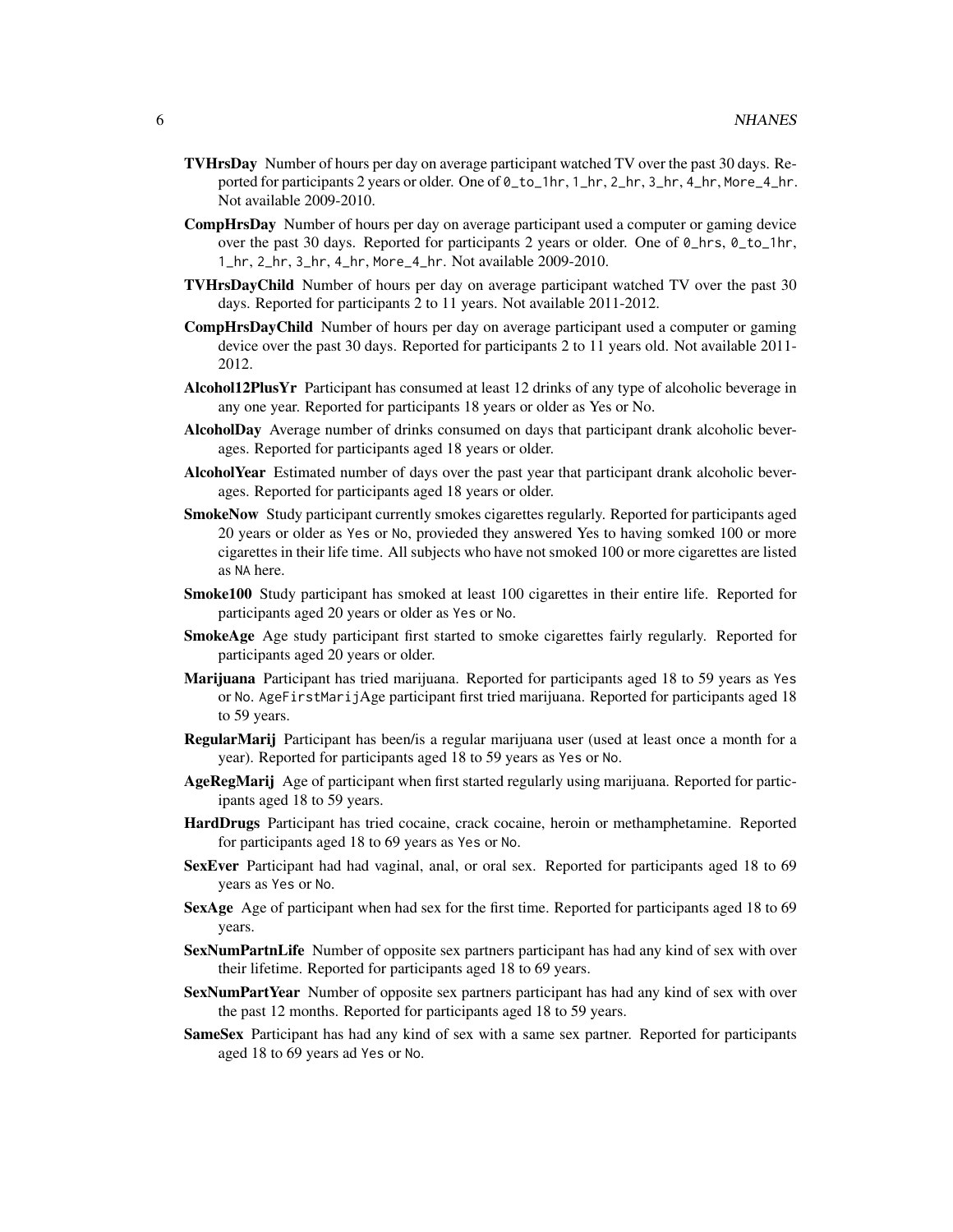SexOrientation participant's sexual orientation (self-described). Reported for participants aged 18 to 59 years. One of Heterosexual, Homosexual, Bisexual.

#### Weighting Variables (NHANESraw only)

WTINT2YR, WTMEC2YR, SDMVPSU, SDMVSTRA Sample weighting variables. For more details see one of the following.

- [http://www.cdc.gov/Nchs/tutorials/environmental/orientation/sample\\_desig](http://www.cdc.gov/Nchs/tutorials/environmental/orientation/sample_design/index.htm)n/ [index.htm](http://www.cdc.gov/Nchs/tutorials/environmental/orientation/sample_design/index.htm)
- [http://www.cdc.gov/nchs/nhanes/nhanes2009-2010/DEMO\\_F.htm#WTINT2YR](http://www.cdc.gov/nchs/nhanes/nhanes2009-2010/DEMO_F.htm#WTINT2YR) and
- [http://www.cdc.gov/nchs/nhanes/nhanes2011-2012/DEMO\\_G.htm#WTINT2YR](http://www.cdc.gov/nchs/nhanes/nhanes2011-2012/DEMO_G.htm#WTINT2YR)

#### Source

These data were originally assembled by Michelle Dalrymple of Cashmere High School and Chris Wild of the University of Auckland, New Zealand for use in teaching statistics.

#### Examples

```
# Due to the sampling design, some races were over/under-sampled.
rbind(
 NHANES = table(NHANES$Race1) / nrow(NHANES),
 NHANESraw = table(NHANESraw$Race1) / nrow(NHANESraw),
 diff = (table(NHANES$Race1) - table(NHANESraw$Race1)) / nrow(NHANESraw)
)
# SmokeNow is only asked of people who answer Yes to Smoke100
if (require(mosaic)) {
 nhanes <-
   NHANES %>%
   mutate(
     SmokingStatus = derivedFactor(
       Current = SmokeNow == "Yes",
       Former = SmokeNow == "No",
       Never = Smoke100 == "No"
       )
     )
  tally( ~SmokingStatus, data = nhanes )
}
```